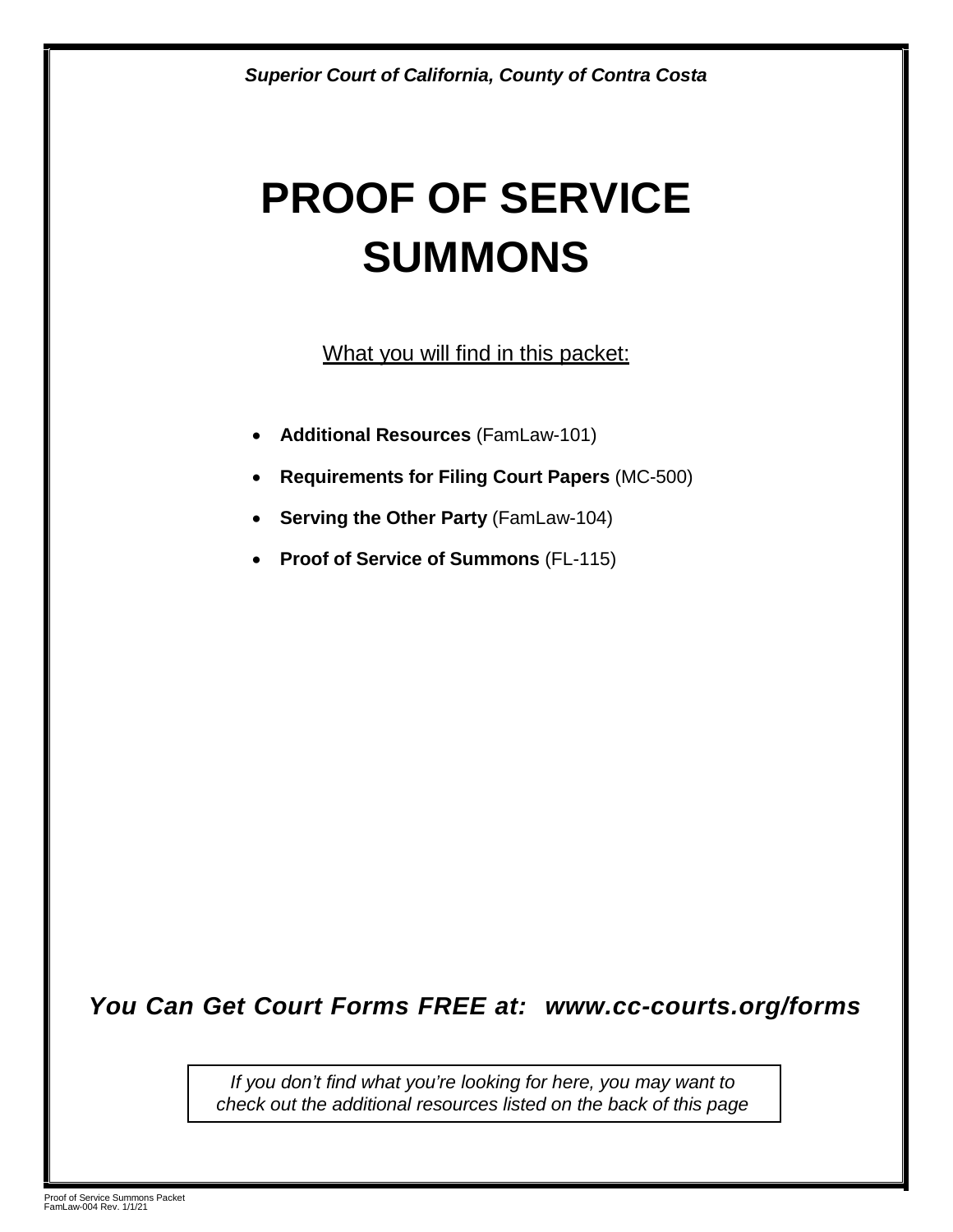### **~ Additional Resources ~**

### **Contra Costa Superior Court**

www.cc-courts.org/familylaw

### **Virtual Self-Help Law Center**

www[.cc-courthelp.org/familylawtopics](http://cc-courthelp.org/familylawtopics) 

Family Law court is for people who are ending a marriage or other committed relationship, dividing what they own and owe, working out child custody and visitation issues, dealing with child support or spousal support, addressing domestic violence issues, or identifying a child's legal parents.

Often, people involved in court cases need more than just legal help. It's important that you understand what is happening to you and get the help you need. For some suggestions about where to get other help, go to the California Court's Self-Help Center at www.courts.ca.gov/selfhelp.htm or check out one of the sites below:

### **Contra Costa County Bar Association's Lawyer Referral Service**

www.cccba.org/community/find-a-lawyer/index.php

#### **Contra Costa County (CA) Resource Center (211)**

65.166.193.134/IFTWSQL4/cccc/public.aspx (or do an internet search for 211 Contra Costa County Resource Center)

**Legal glossaries in 12 languages, prepared by the Superior Court in Sacramento**  www.saccourt.ca.gov

**A Guide to California's Free Website for Legal Help** 

www.lawhelpcalifornia.org

\*\*\*\*\*\*\*\*\*\*\*\*\*\*\*\*\*\*\*\*\*\*\*\*\*\*\*\*\*\*\*\*\*\*\*\*\*\*\*\*\*\* \*\*\*\*\*\*\*\*\*\*\*\*\*\*\*\*\*\*\*

*The*

Contra Costa County

### Bar A s s o c i a t i o n

*is proud to sponsor the* F a m i l y Law

### **MODERATE MEANS PROGRAM**

IF you qualify\*, we will refer you to an experienced Family Law Attorney who has agreed to represent clients at a reduced rate. Please telephone us at:

#### 925 / 677- 0234

Monday - Friday 1:00-4:00 p.m.

*\*This is not a low income or pro-bono service.*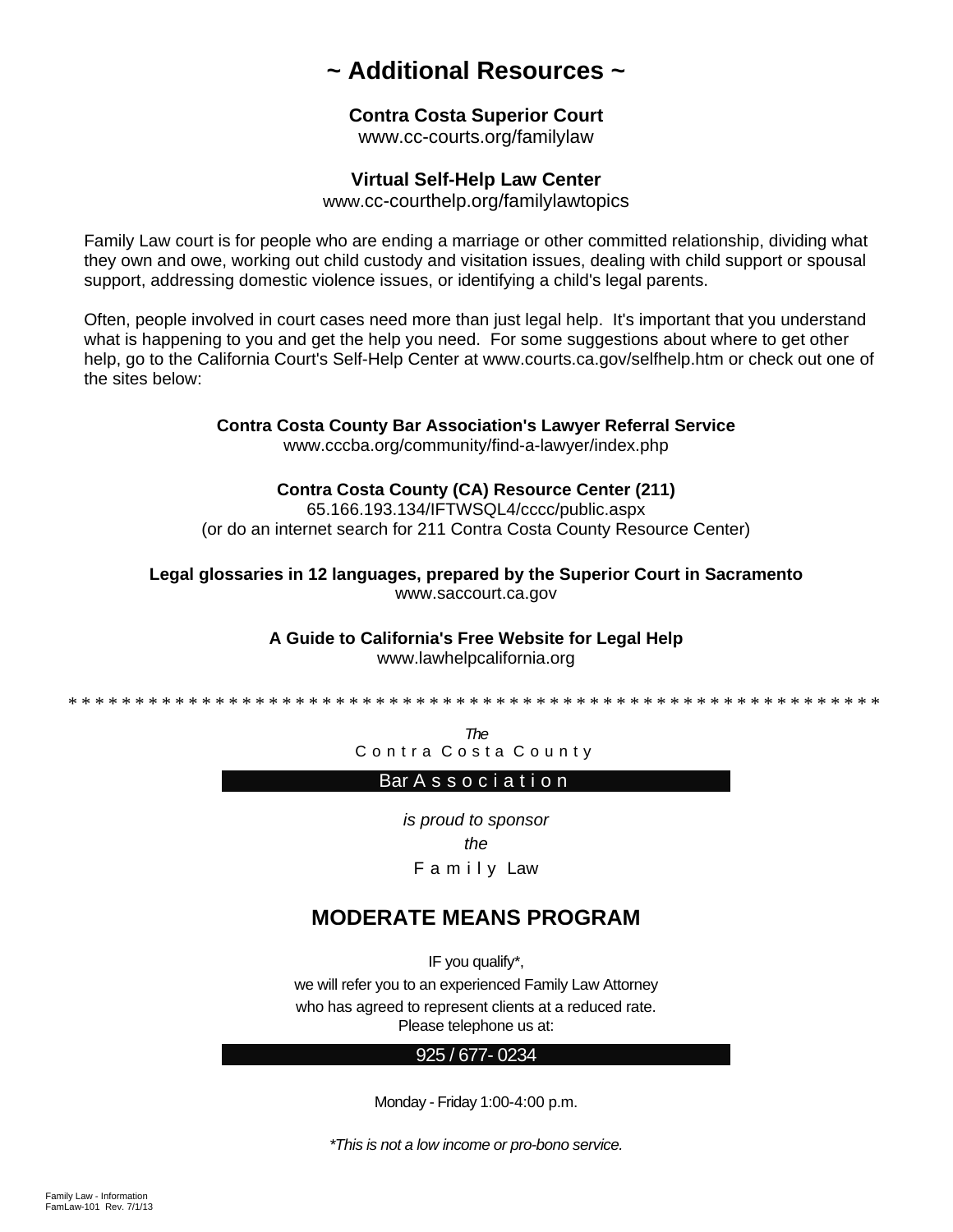**The Clerk of the Court cannot accept for filing any papers that do not comply with California Rules of Court 2.100 et seq. (CRC 2.118)** 

**To avoid having your papers rejected by the clerk:** 

### **Use Judicial Council forms whenever possible**

If you print Judicial Council forms from your computer, print them out singlesided. (Don't print double-sided unless you know how to tumble the pages). Judicial Council forms can be found at http://www.courts.ca.gov/forms.htm.

If the form you need is not on the Judicial Council website, you will have to make your own form which follows these rules

- 1. White or unbleached paper 8 1/2 by 11 inches
- 2. One-sided paper only one side of each page may be used
- 3. 12 pt font (Courier, Times New Roman, Arial or equivalent (Handwritten papers are OK – but write legibly)
- 4. Line spacing One and one-half or double-spaced (use pleading paper either the Judicial Council form MC-20 or create your own using the legal template in your word processor)
- 5. Margins at least 1 inch from the left edge and  $\frac{1}{2}$  inch from right edge
- 6. Page Numbers pages must be numbered consecutively on the bottom  $(1, 2, 3 ...)$
- 7. Binding Original and copies must be firmly bound (e.g. stapled) AND the Original must be 2-hole punched at the top.

You will need the **Original document**, signed in ink (blue is best), and correct number of identical copies (*original for the Court, a copy for each party*) for the clerk to file.

**The Rules are important** – Remember - You want the Judge to understand what you have written. Don't make that impossible by submitting papers that are too hard to read because they are upside down, the print is too small or too light, or the pages have fallen out of the file because they are too small or too large and/or not properly fastened.

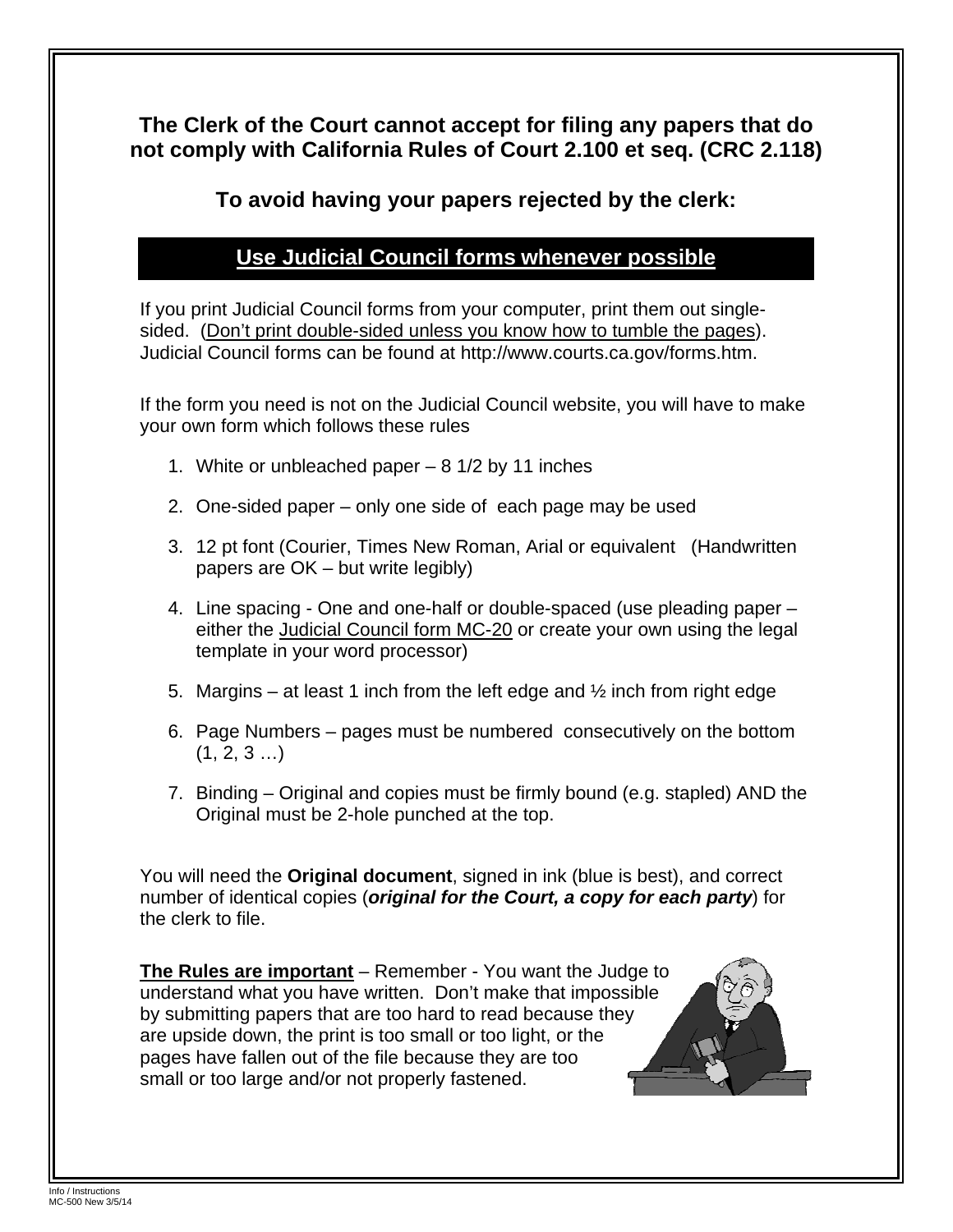## **SERVING THE OTHER PARTY AND FILING PROOF OF SERVICE OF SUMMONS**

### **WHO: Who do I have to have served?**

The Respondent in your case. If your case has other parties in it, they will also need to be served.

#### **Who does the service?**

*You cannot* serve your own papers. Someone 18 years old or older *and* who is *not* a party to the case must serve the Respondent. That person must hand the documents to the Respondent personally.

If you have a fee waiver, the Sheriff will serve your papers for you. (Civil Division, 920 Mellus Street, Martinez, CA, 8 am - 4 pm)

You can also hire a professional process server to do the service. You can find professional process servers in the Yellow Pages of your phone book or by searching the Internet.

### **WHAT: What papers do I have served on the other party to the case?**

*ALL* of the papers you filed with the Court, and blank responsive documents such as:

- Petition (FL-100) (completed)
- Summons (FL-110) (completed)
- Response (FL-120) (blank)
- Declaration Under UCCJEA (FL-105) (completed)
- Declaration Under UCCJEA (FL-105) (blank)
- Declaration of Disclosure, (if you have completed the following documents at the time you serve the Summons and Petition.) This consists of: completed and blank Declaration of Disclosure (FL-140), Schedule of Assets and Debts (FL-142), Income and Expense Declaration (FL-150).

If you file a Request for Order(s) at the same time you file your Summons and Petition, you will need to serve a filed copy of those papers and a blank Responsive Declaration on the Respondent.

### **What should I do after the other party has been served?**

- Have the person who served the Respondent complete and sign the Proof of Service of Summons (FL-115).
- Make 1 copy of the Proof of Service of Summons
- File the completed Proof of Service and 1 copy at the Clerk's Office, in Martinez.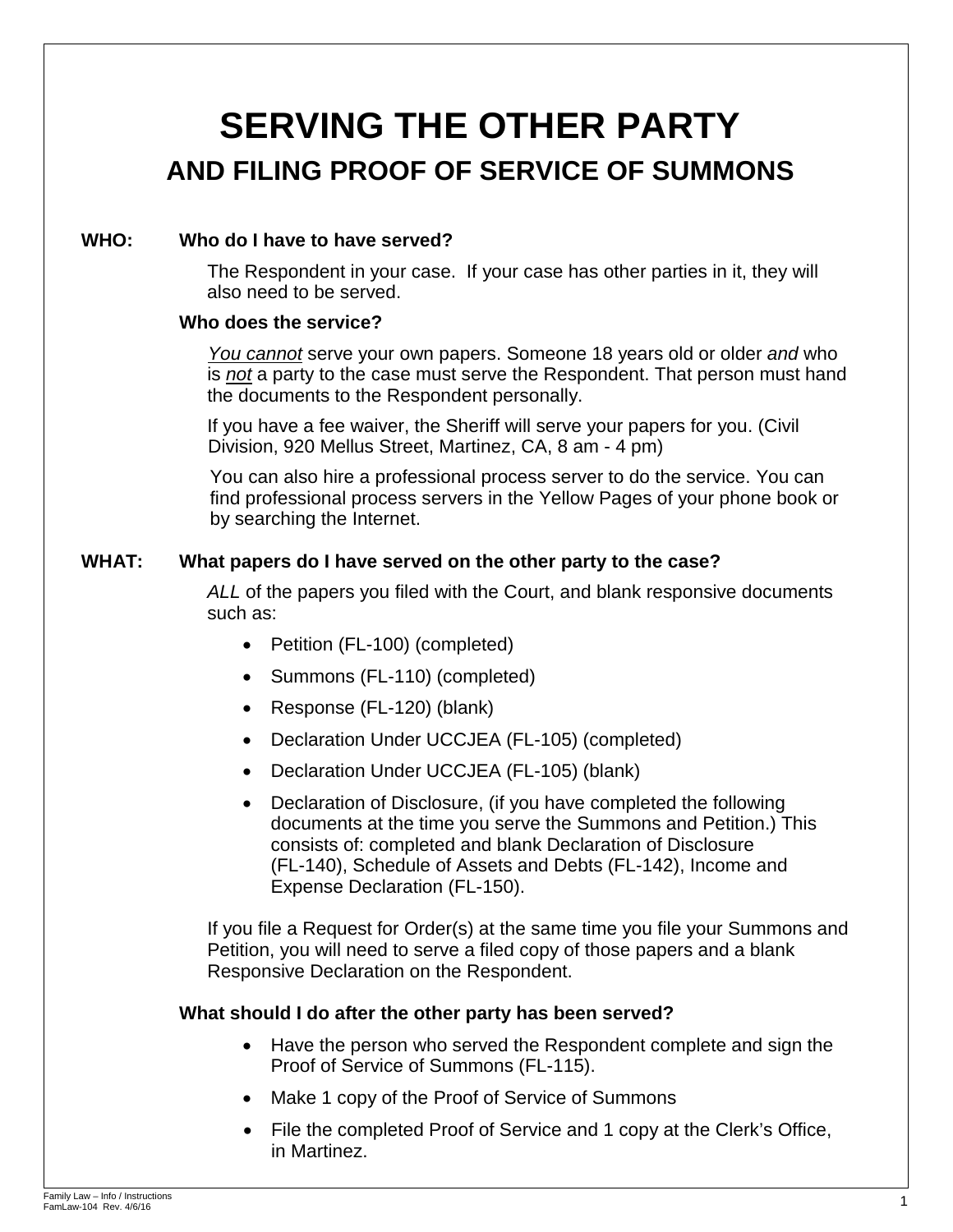### **WHEN: When do I have to have the other party served?**

- If you filed a Request for Order with the Summons and Petition, at least 16 court days before the hearing or as otherwise stated on your Court papers.
- If you did not file a Request for Order with the Summons and Petition, as soon as possible.

### **WHERE: Where do I get a Proof of Service?**

Contra Costa County Public Law Library, AF Bray Building, 1020 Ward Street, 1st Floor, Martinez, or online at www.cc-courts.org/forms.

### **WHY: Why do I have to have the other party served?**

Nothing else may happen in your case if you do not file a Proof of Service. For instance, you can't take the other party's default until you have filed the Proof of Service of Summons.

If you filed a Request for Order when you filed the Petition and Summons and the other party is not served, or is not served on time, the Judge may not hear your case on the date set and may postpone your case until the other party is properly served.

**IF YOU HAVE QUESTIONS ABOUT SERVICE OR FILING YOUR PROOF OF SERVICE OF SUMMONS AND YOU DO NOT HAVE AN ATTORNEY, COME TO THE HELP DESK IN THE MARTINEZ, PITTSBURG OR RICHMOND COURTHOUSES:**

**For addresses, days and times, check the Court's website at: www.cc-courts.org/FLF\_days-hours**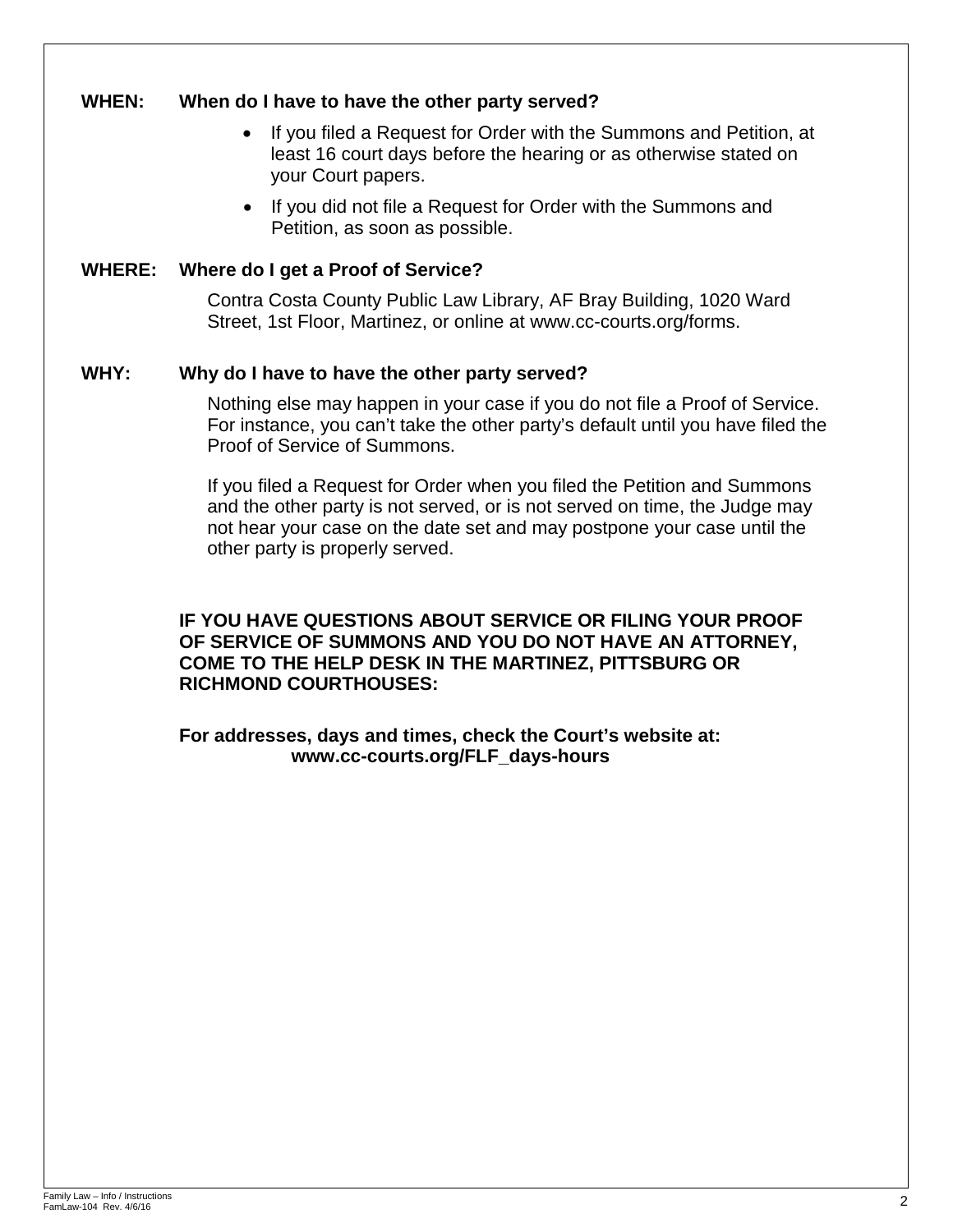| PARTY WITHOUT ATTORNEY or ATTORNEY<br>STATE BAR NO.:<br>NAME:                                                                                                                                                                                                                                                 | <b>FOR COURT USE ONLY</b>                                                                               |
|---------------------------------------------------------------------------------------------------------------------------------------------------------------------------------------------------------------------------------------------------------------------------------------------------------------|---------------------------------------------------------------------------------------------------------|
| FIRM NAME:                                                                                                                                                                                                                                                                                                    |                                                                                                         |
| <b>STREET ADDRESS:</b>                                                                                                                                                                                                                                                                                        |                                                                                                         |
| STATE:<br>ZIP CODE:<br>CITY:                                                                                                                                                                                                                                                                                  |                                                                                                         |
| TELEPHONE NO.:<br>FAX NO.:<br>E-MAIL ADDRESS:                                                                                                                                                                                                                                                                 |                                                                                                         |
| ATTORNEY FOR (name):                                                                                                                                                                                                                                                                                          |                                                                                                         |
| SUPERIOR COURT OF CALIFORNIA, COUNTY OF                                                                                                                                                                                                                                                                       |                                                                                                         |
| <b>STREET ADDRESS:</b><br><b>MAILING ADDRESS:</b>                                                                                                                                                                                                                                                             |                                                                                                         |
| CITY AND ZIP CODE:                                                                                                                                                                                                                                                                                            |                                                                                                         |
| <b>BRANCH NAME:</b>                                                                                                                                                                                                                                                                                           |                                                                                                         |
| PETITIONER:                                                                                                                                                                                                                                                                                                   |                                                                                                         |
| <b>RESPONDENT:</b>                                                                                                                                                                                                                                                                                            | <b>CASE NUMBER:</b>                                                                                     |
| <b>PROOF OF SERVICE OF SUMMONS</b>                                                                                                                                                                                                                                                                            |                                                                                                         |
| 1. At the time of service I was at least 18 years of age and not a party to this action. I served the respondent with copies of:<br>Family Law: Petition—Marriage/Domestic Partnership (form FL-100), Summons (form FL-110), and blank Response—<br>a.<br>Marriage/Domestic Partnership (form FL-120)<br>-or- |                                                                                                         |
| Uniform Parentage: Petition to Determine Parental Relationship (form FL-200), Summons (form FL-210), and blank<br>b.                                                                                                                                                                                          |                                                                                                         |
| Response to Petition to Determine Parental Relationship (form FL-220)<br>$-0r-$                                                                                                                                                                                                                               |                                                                                                         |
| Custody and Support: Petition for Custody and Support of Minor Children (form FL-260), Summons (form FL-210), and<br>C.<br>blank Response to Petition for Custody and Support of Minor Children (form FL-270)<br>and                                                                                          |                                                                                                         |
| d.<br>Completed and blank Declaration Under<br>(5)<br>(1)<br>Uniform Child Custody Jurisdiction and<br>Enforcement Act (UCCJEA) (form FL-105)                                                                                                                                                                 | Completed and blank Financial Statement<br>(Simplified) (form FL-155)                                   |
| (6)<br>(2)<br>Completed and blank Declaration of                                                                                                                                                                                                                                                              | Completed and blank Property<br>Declaration (form FL-160)                                               |
| (7)<br>Disclosure (form FL-140)<br>Completed and blank Schedule of Assets<br>(3)<br>$FL-320$<br>and Debts (form FL-142)                                                                                                                                                                                       | Request for Order (form <i>FL-300</i> ), and blank<br>Responsive Declaration to Request for Order (form |
| (8)<br>Completed and blank Income and<br>(4)<br>Expense Declaration (form FL-150)                                                                                                                                                                                                                             | Other (specify):                                                                                        |
| 2. Address where respondent was served:                                                                                                                                                                                                                                                                       |                                                                                                         |
|                                                                                                                                                                                                                                                                                                               |                                                                                                         |
| 3. I served the respondent by the following means (check proper boxes):                                                                                                                                                                                                                                       |                                                                                                         |
| <b>Personal service.</b> I personally delivered the copies to the respondent (Code Civ. Proc., § 415.10)<br>a.<br>on (date):<br>at (time):                                                                                                                                                                    |                                                                                                         |
| Substituted service. I left the copies with or in the presence of (name):<br>b.<br>who is (specify title or relationship to respondent):                                                                                                                                                                      |                                                                                                         |
| (Business) a person at least 18 years of age who was apparently in charge at the office or usual place of<br>(1)<br>business of the respondent. I informed the person of the general nature of the papers.                                                                                                    |                                                                                                         |
| (Home) a competent member of the household (at least 18 years of age) at the home of the respondent. I<br>(2)<br>informed the person of the general nature of the papers.                                                                                                                                     |                                                                                                         |
| at (time):<br>on (date):<br>I thereafter mailed additional copies (by first class, postage prepaid) to the respondent at the place where the                                                                                                                                                                  |                                                                                                         |
| copies were left (Code Civ. Proc., § 415.20b) on (date):                                                                                                                                                                                                                                                      |                                                                                                         |
| A declaration of diligence is attached, stating the actions taken to first attempt personal service.                                                                                                                                                                                                          | Page 1 of 2                                                                                             |